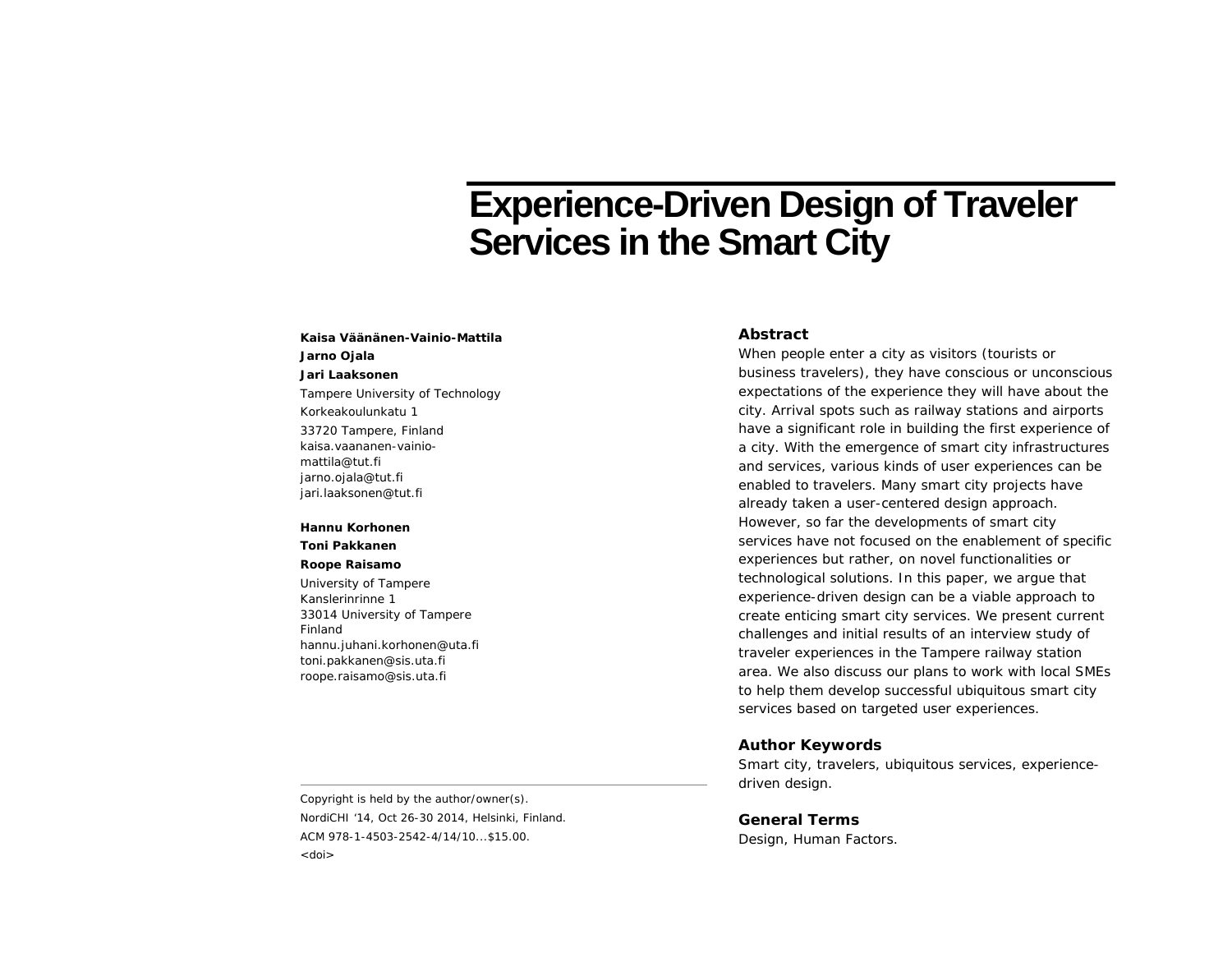## **Introduction**

Smart cities have been studied across the globe for about a decade. Several research programs have created infrastructures and services for various user groups, including citizens who live in the city and people who visit the city [6][15][7].

Infrastructural components of smart city developments have included public displays, city-wide WLAN networks, and embedded sensors for contextual data collection. Examples of application domains are smart tourism, smart learning, natural resources, transportation, building information and government services [4][11].

We consider "the city as the social network, living community and connected organism by the support of new information and communication technology" [3]. Furthermore, different places in the city offer different types of functionalities and interactions, and these, together with the physical and social context, provide a range of experiences to the people in the city.

Our focus is on travelers who come to visit the city of Tampere. More specifically, our aim is to support the development of the Tampere railway station area which is going through a major restructuring in the coming years. Our research and development project will support the design of novel mobile and ubiquitous services for the railways station area and its vicinity. To this end, we are working with local Small and Medium sized Enterprises (SMEs) to create services which can provide positive experiences for the travelers.

## **Experience-Driven Design of Smart City Services for Travelers**

Our approach to the development of mobile and ubiquitous services is based on Experience-Driven Design [12]. This approach differs from traditional user-centered design in the sense that in addition to understanding user needs and requirements, the design is based on specified target experiences such as excitement, calmness, connectedness or fun.

Experience-driven design has been defined as [12][2]:

- . Taking human experiences as a starting point; "valuing the whole person behind the 'user'" and focusing on the key design elements: context, interpretation, participation [17].
- . Using the targeted experience, and stories around them, as central concepts of the design vision [5].

The targeted experiences thus need to be based on users' genuine needs, and not (at least solely) on novel technology-based concepts. When designing services for travelers in a city, this means that we start the design by understanding the travelers' needs and related, expected experiences in the specific places they visit in the city. Experiences can be either pragmatic or hedonic in nature, leaning on task completion or the emotional value offered by the service [5].

While many of the existing smart city projects do take users into the design process [1][14][16][10], we are not aware of any service research and development projects that take specific experiences as a starting point. This is the novelty of our approach and position of this paper.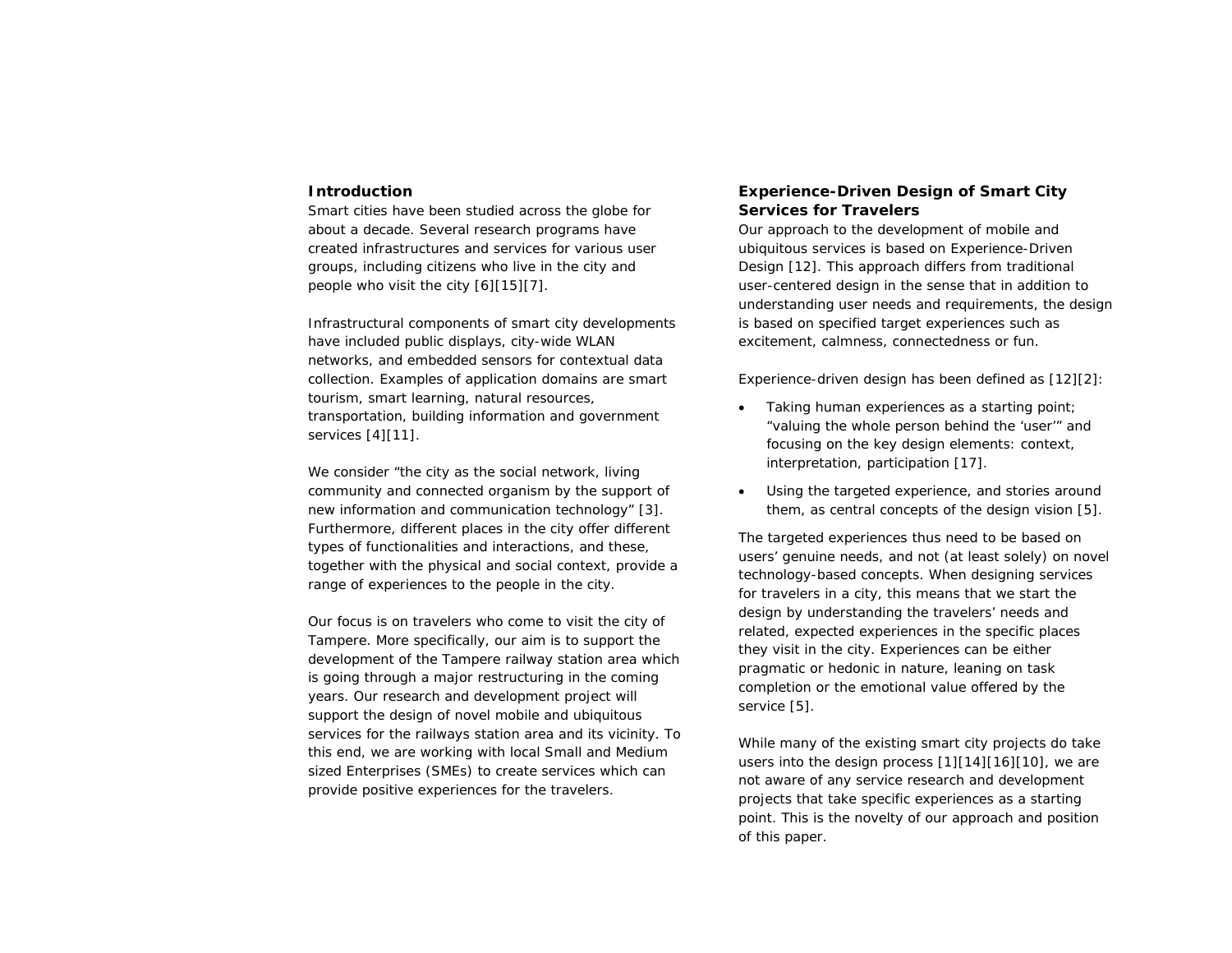## **Traveler Experience in Tampere Railway Station Area**

In the coming years, the city of Tampere is going through a major restructuring of its city centre. The intention is to improve the usage of various parts of the city centre which are currently underused, including the railway station area. The general goals are to make moving in the city centre more fluent as well as staying in its various places more pleasant and entertaining. Supporting services – both non-electronic and technologically augmented – form an essential part of making such positive change happen.

## *Challenges*

The railway station is one of the central nodes of Tampere city centre. Currently, there are some inherent challenges in the Tampere railway station area with which affect the traveler experience:

- $\bullet$  lacking or unknown services; both non-electronic such as eating places and shops as well as electronic services which help travelers in their needs,
- $\bullet$  unattractive entries to various parts of the building and buildings and areas next to it,
- . lack of comfortable waiting places and
- . missing information displays and signs.

In general, these issues lead to rather unenticing and even frustrating, or at least neutral and unmemorable experiences in this part of this essential place in Tampere city centre.



Figure 1: Tampere railway station waiting hall, which offers some services but is rather unentertaining.



Figure 2: Corridor to the food court, which is found only by a small number of travelers.



Figure 3: One of the back entries to the station, with rather unattractive look.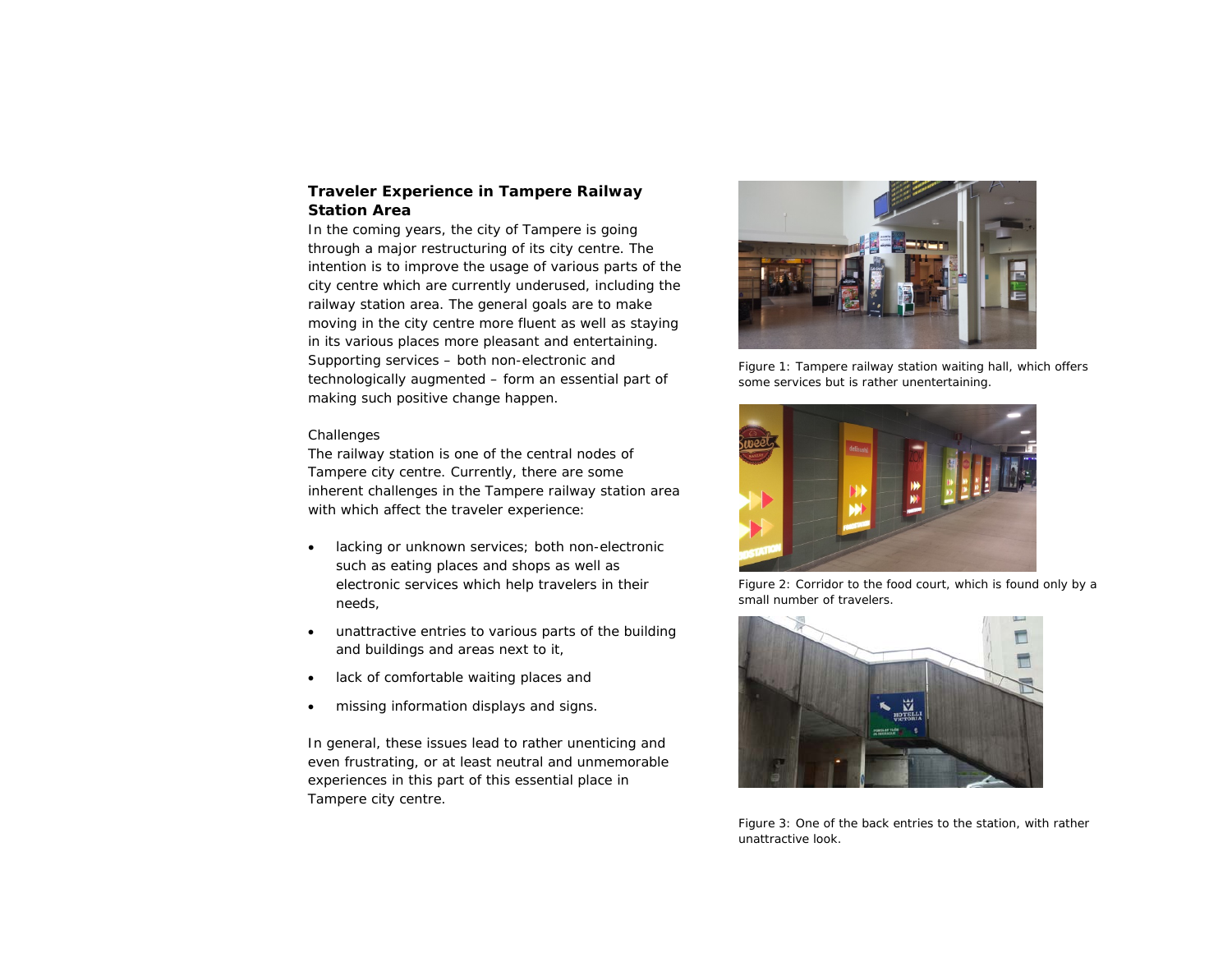## *Initial User Study*

We conducted short contextual interviews in the railway station to explore experiences that people desire to have in the station area and to investigate current problems in the area. The participants were recruited on the spot. Totally 31 people were interviewed in 5-10 minutes long interviews.

26 of participants were passing through the railway station on their way to somewhere, 3 were spending time there and 2 were escorting someone to a train. We asked what kind of general experience the interviewees were expecting when visiting the railway station were divided as follows: comfortable experience 53 %, efficiency 17 %, and 33 % wanted both efficiency and comfortable experiences.

| Theme/need                                                                                   | No of<br>mentions |
|----------------------------------------------------------------------------------------------|-------------------|
| Comfortable waiting places, places to sit in peace                                           | 12                |
| Quality restaurant or café to spend time in                                                  | 8                 |
| More information and displays (trains, connections<br>and the shops in the area)             | 8                 |
| Designing and developing the area into more<br>enjoyable (things to do, cleanliness, overall |                   |
| atmosphere, security)                                                                        | 6                 |
| Entertainment for children, games and places to play                                         | 6                 |
| Special services (money exchange, book shop, cash<br>withdraval)                             | 5                 |
| Online services (free Wi-Fi, information, mobile<br>apps)                                    | 5                 |

Table 1: Development needs in the railway station area.

The more specific kinds of experiences and services the interviewees were expecting in the railway station area were related to the themes presented in Table 1.

Participants thought that currently railway station is an area where people go through efficiently and fast. The problem is that people are not aware of the services in the area. People wanted to have easily accessible information on what is happening in Tampere area. Additionally, a possibility to add event information and content on their own to the public displays was seen as interesting idea. Parents with children desired more entertainment for the children especially, since the railway station area is currently boring for the children.

These initial results give a rather binary image of the experiences (comfort – efficiency), and more detailed understanding of experiences is needed in order for them to be used as design targets. We are currently conducting 15 in-depth interviews with the users of the railway station area to understand the more specific needs and experiences of the travelers and visitors.

# **Working with SMEs: How to Incorporate Experience Design into their Development Approach?**

The project includes collaboration with several SMEs to incorporate experience design methods and thus improve new or existing services. There are several possibilities how to influence the travelers' experiences. Usually the travelers appreciate convenient travel information. Information about the local activities or sightseeing could be provided through virtual city tours. These are examples of possible services which are developed during the project.

A challenge with SMEs is that they typically do not have much skills in experience design or even user involvement. Therefore, a special attention needs to be taken to develop some new procedures or practices.